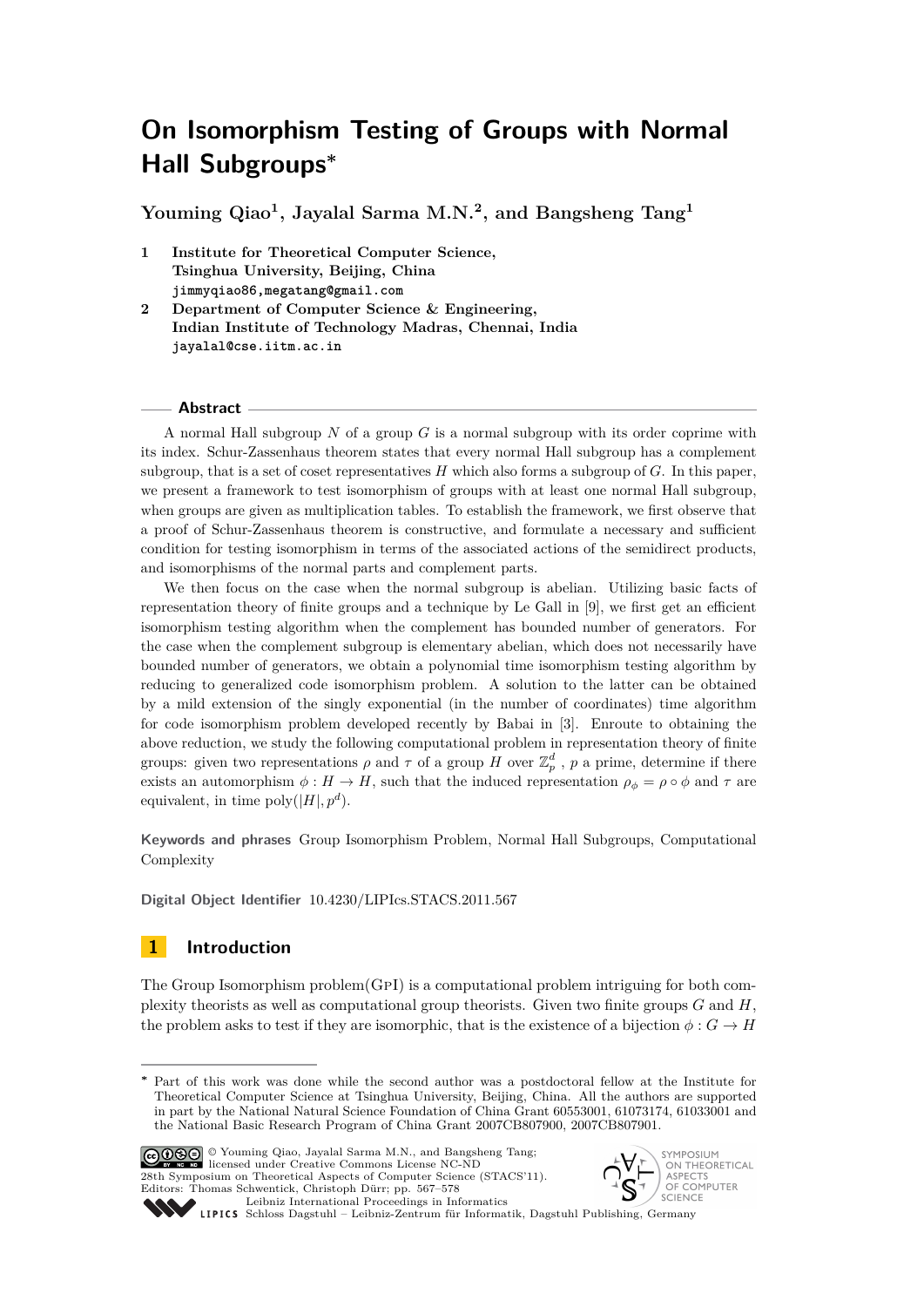preserving group operations, namely  $\forall g, h \in G$ ,  $\phi(g \cdot h) = \phi(g) \cdot \phi(h)$ . Naturally, the complexity of the problem depends on how the group is represented: if the groups are given as presentations (generators and relations), then it is undecidable [\[8,](#page-11-2) [1\]](#page-10-1). For permutation groups given as generators, the best upper bound known [\[6\]](#page-11-3) is PSPACE.

The least succinct input format, multiplication table (Cayley table), gives rise to a more interesting scenario from a complexity theoretic perspective. For this case, the problem is known to be easier than the well-known Graph Isomorphism problem (GrI) [\[13\]](#page-11-4), thus giving an upper bound of  $NP \cap coAM$ . However, unlike many other isomorphism-type problems, a reduction in the reverse direction is not known[\[13\]](#page-11-4). A recent work [\[7\]](#page-11-5) shows that GrI can not be  $AC^0$  reducible to GPI. Another distinction between GPI and GRI lies in the best known algorithms for them. The best known algorithm for GRI is  $2^{\tilde{O}(\sqrt{n})}$  [\[5\]](#page-10-2), where *n* is the size of the graph. For groups of size *n* with *b* generators, in [\[16\]](#page-11-6) Tarjan is credited for pointing out an  $n^{b+O(1)}$  algorithm. Then by the observation that every group has a generating set of size  $\lceil \log n \rceil$ , we get an  $n^{\log n + O(1)}$  algorithm for testing isomorphism of general groups. This is improved by Lipton, Snyder and Zalcstein [\[14\]](#page-11-7), who gave an algorithm running in  $O(\log^2 n)$ space. However, whether a polynomial time algorithm exists is still open.

### <span id="page-1-0"></span>**1.1 Progress for testing isomorphism of restricted classes of groups**

There has been some progress on group isomorphism problem for restricted classes of groups. The class of groups with bounded number of generators (say, of size *b*) can be tested efficiently by the  $n^{b+O(1)}$  algorithm. For abelian groups, Savage [\[19\]](#page-11-8) first gave an  $O(n^2)$  algorithm, which was improved to  $O(n \log n)$  by Vikas [\[24\]](#page-11-9) and finally to  $O(n)$  by Kavitha [\[11\]](#page-11-10). Little is known beyond abelian groups until 2008, when Le Gall [\[9\]](#page-11-0) showed that isomorphism of groups in the form of semidirect products of an abelian group and a cyclic group, whose orders are coprime, can be tested in almost linear time even in the model of black-box groups. The class of *p*-groups seems to be the current barrier, though recent works by Wilson [\[25,](#page-11-11) [26\]](#page-11-12) on the structure of *p*-groups are noteworthy.

Recently, Kayal and Nezhmetdinov [\[12\]](#page-11-13) and Wilson [\[27\]](#page-11-14) address the problem of finding the factors of a group under the direct product operation (Wilson [\[27\]](#page-11-14) considers a stronger model, that is permutation groups given as generators). They show that given a group, all its direct factors can be computed efficiently. As pointed out in [\[12\]](#page-11-13), this result can be interpreted in the context of isomorphism testing as follows: by Remak-Krull-Schmidt theorem, two groups are isomorphic if and only if their direct factors are isomorphic up to appropriate correspondence of the factors. Thus, the class of groups that are direct products of groups with known efficient isomorphism testing procedure can be tested efficiently.

This argument suggests the following strategy: suppose for some group class, the groups can be decomposed into smaller subgroups in some canonical way. Then after decomposition, isomorphism testing of the original groups may reduce to testing isomorphism of the building blocks, and then pasting solutions of building blocks back together. In the case of direct product, decomposition is solved in [\[12\]](#page-11-13) and [\[27\]](#page-11-14), and "pasting" is trivial due to Remak-Krull-Schmidt theorem. Now it is natural to ask if this strategy can be extended to the case of less stringently defined products. The next natural target is that of semidirect products, which is already considered in [\[9\]](#page-11-0). A group *G* is the semidirect product of a normal subgroup *N* by a subgroup *H* if  $G = NH$  and  $N \cap H = \{id\}$ . Every  $h \in H$  can act on *N* by conjugation, giving rise to a homomorphism from  $H$  to  $Aut(N)$ , called the action associated with the semidirect product. Unlike direct product, a semidirect product  $G = N \times_{\tau} H$  is canonical only with respect to the associated action. For the special class considered in [\[9\]](#page-11-0), due to this reason Le Gall needs to solve the problem of testing whether two automorphisms of abelian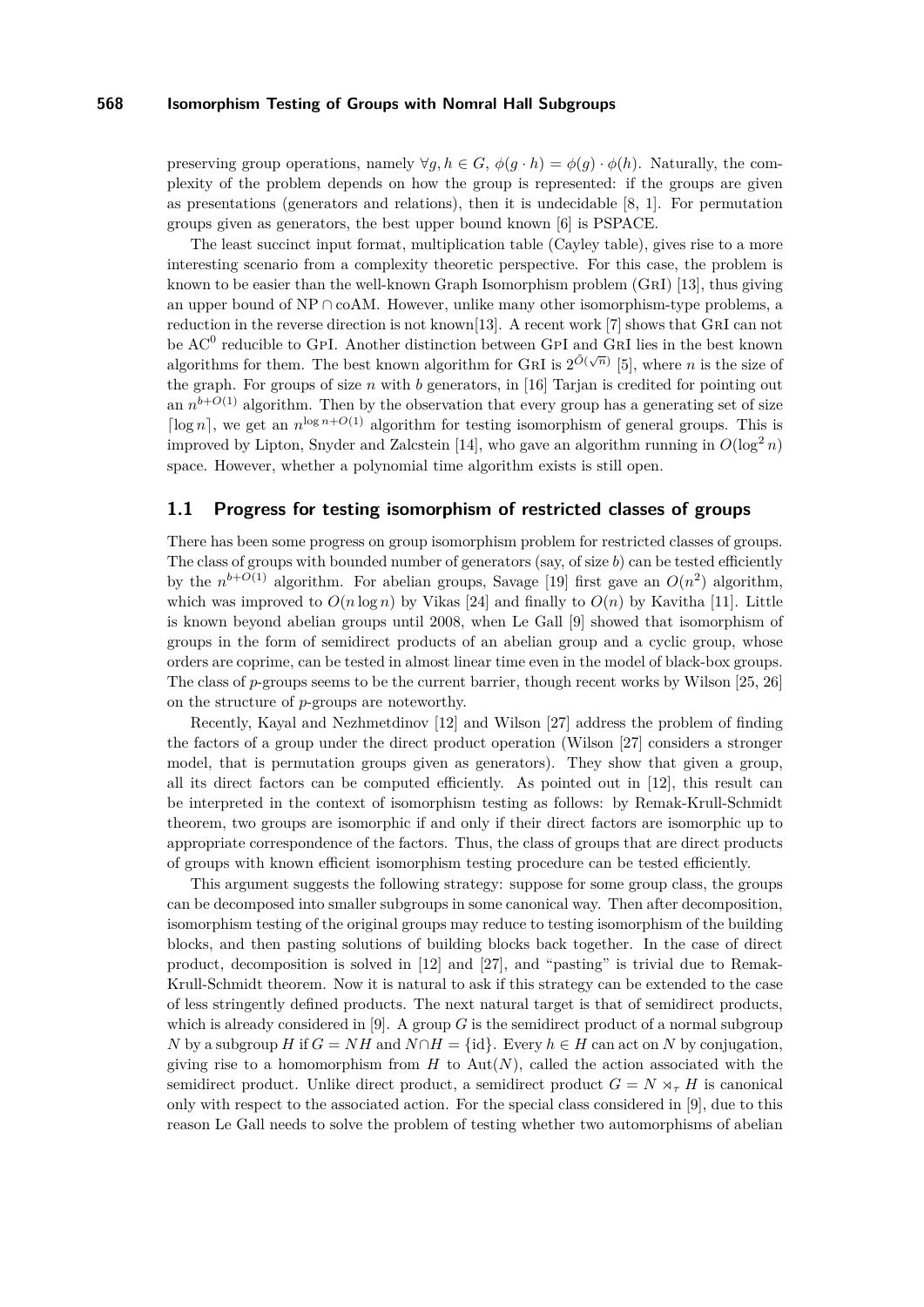groups are conjugate or not (when the automorphisms satisfy some property), for which he gives an efficient algorithm.

### **1.2 Our result: a framework for testing isomorphism of groups with normal Hall subgroups**

A Hall divisor *m* of an integer *n* is a divisor of *n* such that  $(m, n/m) = 1$ . A normal Hall subgroup is a normal subgroup whose order is a Hall divisor of the order of the group. In this paper, we consider the class of groups with at least one normal Hall subgroup, and use  $H$  to denote this group class. It turns out this condition suggests some interesting properties of the group structure. For a given Hall divisor of the size of the group, if the normal Hall subgroup of this size exists then it is a characteristic subgroup. Schur-Zassenhaus theorem states that a normal Hall subgroup always has a complement, that is a set of representatives forming a subgroup. Thus the semidirect product arises naturally for groups in  $H$ . Note that H contains all groups of order  $2 \cdot p^k$ , p a prime other than 2, and all nilpotent groups that are not *p*-groups. To see the first point, note that a Sylow *p*-subgroup is normal as it is of index 2, and the second point follows due to that a nilpotent group is direct product of its Sylow subgroups.

Inspired by [\[9\]](#page-11-0), we begin with formalizing the strategy for isomorphism testing discussed in Section [1.1](#page-1-0) for the class  $H$ . As a first step, we need to have an efficient decomposition procedure. The observation is that the proof of Schur-Zassenhaus theorem is efficiently constructive, establishing the following theorem about finding a complement of a normal Hall subgroup.

<span id="page-2-0"></span> $\triangleright$  **Theorem 1.1.** (Algorithmic Schur-Zassenhaus theorem) *For a group G of order n, given* as multiplication table, all its normal Hall subgroups can be computed in time  $O(n^4)$ . Given *a specific normal Hall subgroup, one of its complements can be computed in time*  $O(n^4)$ .

In the second step, we need to consider how isomorphism of the original groups connects isomorphisms of the components. Our next result, which has been discovered by Taunt [\[23\]](#page-11-15) in the context of construction of finite groups, is the formulation of a necessary and sufficient condition of the original groups being isomorphic in Theorem [4.1.](#page-6-0) That condition involves the actions associated with the semidirect products, and the isomorphisms of the normal and complement parts. It is not listed here, partly due to its technicality, but the main reason is that as discussed, we need to turn our focus to the case when the factors of semidirect product are efficiently testable. The following notations will help us to talk about the group classes of the factors in the semidirect product. Given two groups *X* and *Y* whose orders are coprime,  $\mathcal{H}(X, Y)$  is the class of groups with a normal Hall subgroup isomorphic with X, and a complement isomorphic with Y. For two group classes  $\mathcal X$  and  $\mathcal Y$ ,  $\mathcal H(\mathcal X, \mathcal Y)$  is the class of groups with a normal Hall subgroup X from  $\mathcal X$  and the complement Y from  $\mathcal Y$ . Note that *X* being a Hall subgroup implies that the orders of *X* and *Y* are coprime. That is  $\mathcal{H}(\mathcal{X}, \mathcal{Y}) = \bigcup_{X \in \mathcal{X}, Y \in \mathcal{Y}, \text{gcd}(|X|, |Y|) = 1} \mathcal{H}(X, Y).$ 

We set notations for some group classes with known isomorphism testing/computing procedure. Let A be the class of abelian groups. As subclasses of  $A$ ,  $A_p$  is the class of abelian *p*-groups, and  $\mathcal E$  is the class of elementary abelian groups.  $\prod \mathcal E$  is the class of direct products of elementary abelian groups.  $B_b$  is the class of groups with the number of generators bounded by *b*. Note that  $\mathcal{B}_2$  includes all finite simple groups<sup>1</sup>, symmetric

<sup>1</sup> For readers unfamiliar with this fact, c.f. the first theorem in [\[15\]](#page-11-16), and note that a simple abelian group must be a cyclic group with prime order.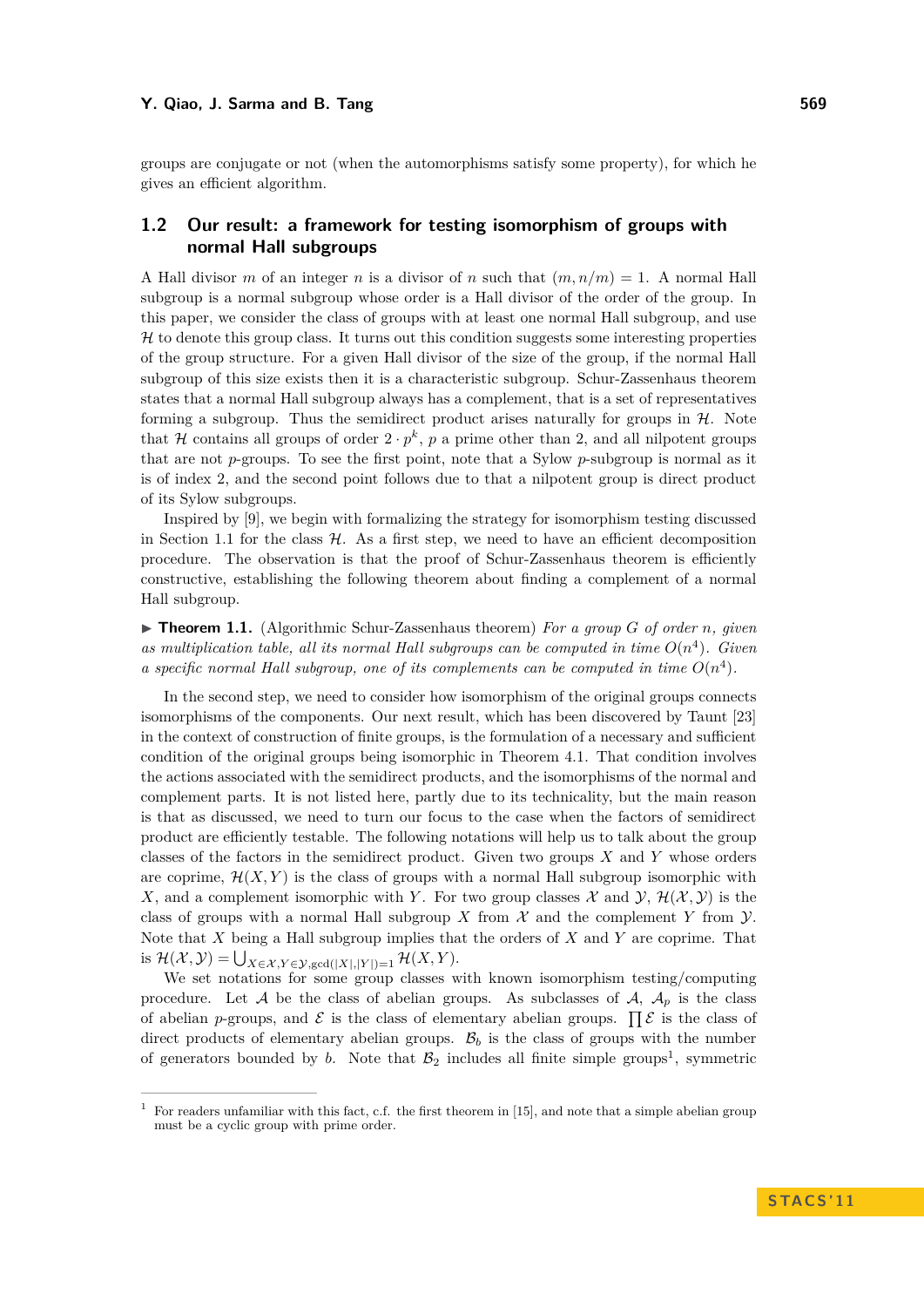groups and cyclic groups. When the specific number of generators is not of our concern, we will simply write  $\mathcal{B}$ .  $\mathcal{C} = \mathcal{B}_1$  is the class of cyclic groups. Finally, we let K be a variable taking values from the class of groups with known efficient isomorphism testing/computing procedure. In this article, we mainly consider the case when  $K$  is  $A$  or  $B$ , or subclasses of  $\mathcal A$  or  $\mathcal B$ . To give an example of the use of the notations, the main result of [\[9\]](#page-11-0) is an efficient isomorphism testing/computing algorithm of  $H(A, C)$ , while our main concrete results are efficient algorithms for  $\mathcal{H}(\mathcal{A}, \mathcal{B})$  (when the complement has bounded number of generators), and  $\mathcal{H}(\mathcal{A}, \mathcal{E})$  (when the complement is elementary abelian).  $\mathcal{H}(\mathcal{A}, \mathcal{B})$  improves the class  $\mathcal{H}(\mathcal{A}, \mathcal{C})$  studied in [\[9\]](#page-11-0).

### **1.3** Our result: efficient isomorphism testing of  $H(A, \mathcal{E})$ ,  $H(A, \mathcal{B})$

Representation theory of finite groups studies the homomorphisms from abstract groups to general linear groups. Such a homomorphism is called a representation. In Theorem [4.1,](#page-6-0) when the normal subgroup is an elementary abelian group  $\mathbb{Z}_p^k$ ,  $p$  a prime, it naturally gives rise to the following algorithmic problem in representation theory of finite groups which may be of independent interest, which we call AUTOINDUCEDREPEQUIV (short for finding the Automorphism INDUCED REPresentation Equivalence).

**Problem 1.** (AUTOINDUCEDREPEQUIV) Given two representations  $\rho$  and  $\tau$  of a group *H* over  $\mathbb{Z}_p^d$ , *p* a prime, determine if there exists an automorphism  $\phi: H \to H$ , such that the induced representation  $\rho_{\phi} = \rho \circ \phi$  and  $\tau$  are equivalent, in time poly $(|H|, p^d)$ .

The following theorem suggests that AUTOINDUCEDREPEQUIV can not be got around in order to solve isomorphism of groups from  $\mathcal{H}(\mathcal{E}, \mathcal{K})$ .

<span id="page-3-0"></span>**Figure 1.2.** For groups from  $H(\mathcal{E}, \mathcal{K})$ , isomorphism testing is many-one equivalent to AutoInducedRepEquiv*.*

Using basic facts from representation theory, it is not hard to solve  $\text{AuroINDUCEDREPE-}$ quiv when the number of generators is bounded, giving an efficient testing algorithm of  $\mathcal{H}(\mathcal{E}, \mathcal{B})$ . The non-trivial case is when the number of generators is not bounded. When the complement is an elementary abelian group, we further reduce AUTOINDUCEDREPEQUIV to a mild generalization<sup>2</sup> of the linear code isomorphism problem in singly exponential time, which asks whether two linear subspaces are the same up to permutation of coordinates in time exponential to the number of coordinates.

<span id="page-3-1"></span>**Findment 1.3.** For groups from  $\mathcal{H}(\mathcal{E}, \mathcal{E})$ , AUTOINDUCEDREPEQUIV *reduces to generalized code isomorphism problem.*

In a recent work [\[3\]](#page-10-0), Babai presents an algorithm solving the code isomorphism problem in singly exponential time in the number of coordinates, which is logarithmic of the size of the group in our case, allowing us to establish the following.

**Corollary 1.4.** *There is an*  $O(n^6)$  *algorithm testing isomorphism of groups from*  $\mathcal{H}(\mathcal{E}, \mathcal{E})$ *.* 

It is worth noting that the number of groups in this class is lower bounded by  $n^{\Omega(\log n)}$ , for certain infinite sequence of group size *n*. Applying a technique in [\[9\]](#page-11-0), we extend this further to provide an efficient isomorphism testing of groups from  $\mathcal{H}(\mathcal{A}, \mathcal{E})$ . An  $O(n^{b+5})$ algorithm for  $\mathcal{H}(\mathcal{A}, \mathcal{B}_b)$  can also be derived in this framework, rediscovering what is known in Section 8.9, [\[10\]](#page-11-17) (see Section [4.2\)](#page-6-1).

<sup>2</sup> See Section [5](#page-7-0) for specific points of generalization.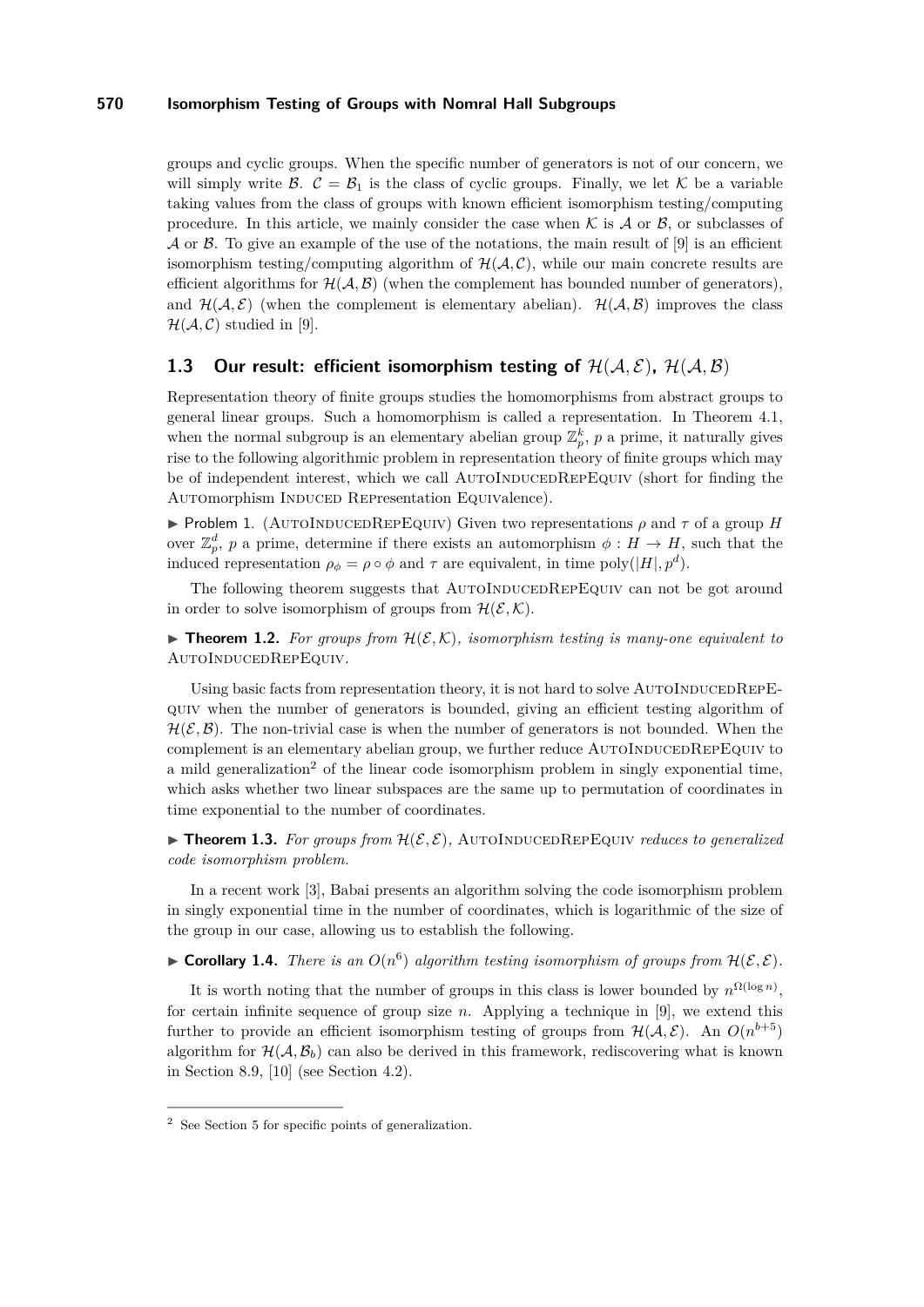#### **Y.** Qiao, J. Sarma and B. Tang 571

**Theorem 1.5.** For groups of size *n* from  $H(A, \mathcal{E})$ , there is an algorithm in time  $O(n^6)$ *testing isomorphism.*

The rest of the paper is organized as follows. Section [2](#page-4-0) contains the preliminaries. In Section [3](#page-5-0) we present the decomposition procedure into normal and complement parts , proving Theorem [1.1.](#page-2-0) In Section [4,](#page-6-2) we first present the condition that shows how testing isomorphism of the original groups relates to that of the small groups. Then we prove Theorem [1.2,](#page-3-0) elaborate on the framework, and show that how a technique from [\[9\]](#page-11-0) allows us to reduce from  $\mathcal{H}(\prod \mathcal{E}, \mathcal{E})$  to  $\mathcal{H}(\mathcal{A}, \mathcal{E})$ . Finally, in Section [5,](#page-7-0) we introduce generalized code isomorphism, the reductions (Theorem [1.3\)](#page-3-1) and show how to test isomorphism of  $\mathcal{H}(\mathcal{A}, \mathcal{E})$ . Due to the page constraints, we only give sketches of proofs for some propositions. We refer the interested readers to a full version of this article for the detailed proofs and complete algorithms.

### <span id="page-4-0"></span>**2 Preliminaries**

In this section we introduce some preliminary concepts and notations that we will be using. We refer the reader to a standard text book [\[18\]](#page-11-18) for basic concepts in Group theory.

An abelian group is a group with group operation commutative. Given a prime *p*, an abelian *p*-group is an abelian group of order  $p^k$ ,  $k \in \mathbb{Z}^+$ , and an elementary abelian *p*-group is  $\mathbb{Z}_p^k$ . Every abelian group can be decomposed as direct product of cyclic groups by the fundamental theorem of abelian groups.

For a group *G*, we say that *G* is the semidirect product of *N* by *H*, for  $N \triangleleft G$  and *H* ≤ *G*, written as  $G = N \rtimes H$ , if  $G = NH$  and  $N \cap H = \{id\}$ . For a given decomposition of  $G = N \rtimes H$ , we call N the normal subgroup of this decomposition, and H the complement subgroup. For a given  $N \leq G$ , from the definition of semidirect product it can be seen that  $G = N \rtimes H$  if and only if there is a set of coset representatives of  $G/N$  closed under group operation. We use  $C_h^N$  to denote the automorphism of  $N$  induced by  $h$  by conjugating action. Formally,  $C_h^N : N \to N$  by  $n \to hnh^{-1}$ . This gives an homomorphism of  $\tau : H \to \text{Aut}(N)$ , by sending *h* to  $C_h^N$ . When we write  $G = N \rtimes_{\tau} H$ ,  $\tau$  is the associated homomorphism from *H* to Aut(*N*) acting by conjugation. Conversely, given two groups *N* and *H*, and a homomorphism  $\tau : H \to \text{Aut}(N)$  (we will use  $\tau_h$  to denote the image of *h* under  $\tau$ ), a group *G* can be formed as follows: elements in *G* are from  $N \times H$ , and we let  $(n, h) \cdot (n', h') = (n\tau_h(n'), hh')$ . This gives a construction of (outer) semidirect product  $G = N \rtimes_{\tau} H$ <sup>3</sup>

 $\blacktriangleright$  **Theorem 2.1.** (Schur-Zassenhaus theorem, c.f. [\[18\]](#page-11-18)) Let G be a finite group of order n. *and m is a Hall divisor of <i>n.* If there exists  $N \triangleleft G$ *,*  $|N| = m$ *, then we have*  $H \leq G$  *such that*  $G = N \rtimes H$ *. If H* and *H*<sup> $\prime$ </sup> are *two complements of N, then H* and *H*<sup> $\prime$ </sup> are conjugate.

**Representation theory of finite groups:** we list basic notions and facts about representation theory of finite groups, and we refer the reader to a standard text book [\[20\]](#page-11-19) for further details.

For a finite group  $G$  and a vector space  $V$ , a representation of  $G$  over  $V$  is a group homomorphism  $\phi$  :  $G \to GL(V)$ . There is always a trivial representation by mapping every element in *G* to 1. If the underlying field of *V* is  $\mathbb{F}$ , and *V* is of finite dimension *d*, a homomorphism  $\phi: G \to \text{GL}(d, \mathbb{F})$  is called a representation of *G* over  $\mathbb{F}$  of dimension *d*. For

<sup>&</sup>lt;sup>3</sup> Note that actually  $G = N' \rtimes_{\tau} H'$ , where  $N' = \{(n,1) \mid n \in N\}$  and  $H' = \{(1,h) \mid h \in H\}$ .  $\tau$  also maps *H*<sup> $\prime$ </sup> to Aut( $N'$ ) naturally. As this is a simple embedding, for convenience we write  $G = N \times_{\tau} H$ .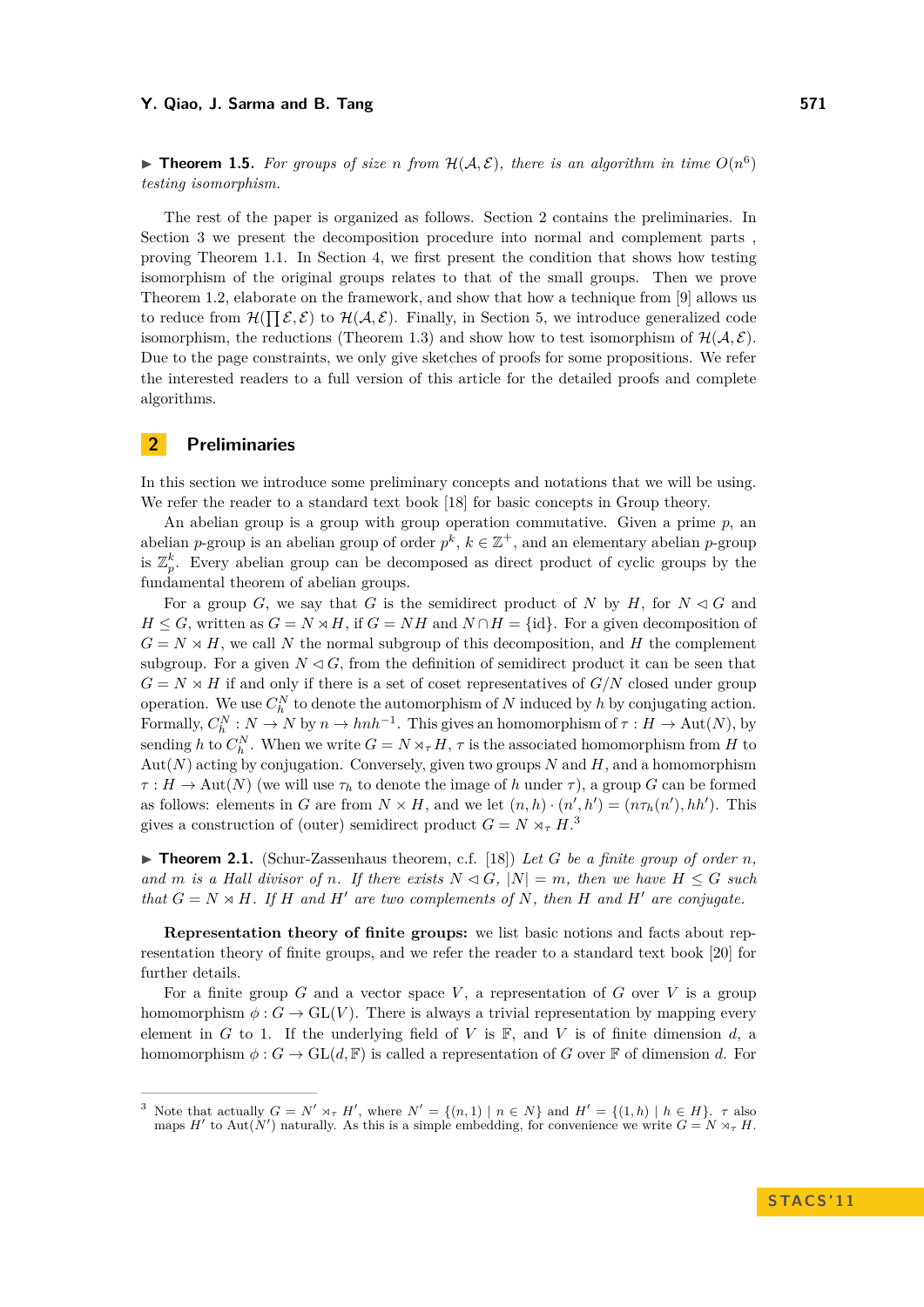a given representation  $\phi: G \to \text{GL}(d, \mathbb{F})$ , a subspace of *V*, *L* is an *invariant subspace*, or a *sub-representation* if  $\forall g \in G$ ,  $\phi_g(L) = L$ .  $\vec{0}$  and *V* are called trivial invariant subspaces. A representation without non-trivial invariant subspaces is called an *irreducible representation*. If  $\phi$  and  $\rho$  are representations of a group *G* over spaces *V* and *W* (over a field F), then the direct sum  $\phi \oplus \rho$  is the representation of *G* over  $V \oplus W$  defined as:  $(\phi \oplus \rho)_{g}(u + v)$  :=  $\phi_q(u) + \rho_q(v)$  for  $q \in G$ . A representation is *completely reducible* if it is a direct sum of irreducible representations. Maschke's theorem states that if characteristic of  $\mathbb F$  is 0 or coprime with  $|G|$ , then the representation over  $\mathbb F$  is completely reducible.

Two representations  $\phi : G \to \mathrm{GL}(V)$  and  $\psi : G \to \mathrm{GL}(V)$  are equivalent if there exists a general linear map  $T: V \to V$  such that  $\phi(g) = T\psi(g)T^{-1}$  for every  $g \in G$ . A fact about completely reducible representations is that two representations are equivalent if and only if irreducible representations (up to equivalence) that appear in their decompositions are the same. Specifically, decomposing a representation gives for every irreducible representation (up to equivalence) its multiplicity in that representation, and two representations are equivalent if and only if for every irreducible representation the multiplicities are the same. For a representation  $\phi: G \to GL(\mathbb{F}, d)$ , and  $i \in [d]$ , let  $L_{\phi}(i)$  be the set of irreducible representations with multiplicity *i* in the decomposition  $\phi$ , and  $L_{\phi} = (L_{\phi}(i))_{i \in [d]}$ . We say  $L_{\phi} = L_{\psi}$  if and only if  $L_{\phi}(i) = L_{\psi}(i)$  for every  $i \in [d]$ .

We use this straightforward criterion to test whether a representation is irreducible.

<span id="page-5-1"></span>**Proposition 1.** Let  $\phi: G \to GL(V)$  be a representation.  $\phi$  is irreducible if and only if  $\forall v \in V, v \neq \vec{0}, \langle qv | q \in G \rangle = V.$ 

<span id="page-5-2"></span>**Findmer 1.2.** (Maschke's theorem. Adaptation of [\[20\]](#page-11-19), page 6, Theorem 1) Let  $\phi : G \to$  $GL(\mathbb{F}, d)$  *be a representation,*  $gcd(|G|, char(\mathbb{F})) = 1$ *.*  $W \leq V$  *is a sub-representation of V*. Let  $p: V \to W$  be a projection of *V* onto *W*, and the image of  $p' = \frac{1}{|G|} \sum_{g \in G} \phi(g) \circ p \circ \phi(g^{-1})$ *be*  $W'$ *. Then*  $W'$  *is a sub-representation and*  $V = W \oplus W'$ *.* 

Proposition [1](#page-5-1) and Theorem [2.2](#page-5-2) suggest the following procedure to decompose a representation into its irreducible components. Let  $\phi : G \to GL(V)$  be a representation. For every  $v \in V$ , test if  $\langle qv | q \in G \rangle$  generates *V*. If so, it is an irreducible representation. Otherwise, for a specific *v*,  $\langle gv | g \in G \rangle$  is a sub-representation *W*. Then Theorem [2.2](#page-5-2) helps to identify a sub-representation  $W'$  such that  $V = W \oplus W'$ . Recursively using the above procedure on  $W$  and  $W'$  decomposes  $V$  into its irreducible components. This gives:

<span id="page-5-3"></span>**Proposition 2.** Given a representation  $\phi: G \to GL(V)$ , its irreducible components can be listed in time  $O(\dim(V)^2 \cdot |V| \cdot |G|)$ .

Proposition [2](#page-5-3) is sufficient for our purpose. But we remark that, in general, the decomposition of modular representation (representations over fields of finite characteristic) can be done much more efficient (c.f. [\[17\]](#page-11-20) and Chapter 7.4 of [\[10\]](#page-11-17)). Given two irreducible representations, there is an efficient algorithm to determine whether they are equivalent  $(c.f.[10]$  $(c.f.[10]$ , Chapter 7.5.3). For factoring polynomials of degree *n* over  $\mathbb{Z}_p$ , we use the  $O(p^{1/2}(\log p)^2 n^{2+\epsilon})$ algorithm in [\[21\]](#page-11-21). For computing canonical normal form of a linear transformation, Steel's algorithm [\[22\]](#page-11-22) in time  $O(n^4)$  suffices.

### <span id="page-5-0"></span>**3 Decomposition into normal and complement parts**

In this section we describe that for a given group, all its normal Hall subgroups and their complements can be listed, proving Theorem [1.1,](#page-2-0) by providing the following two propositions.

<span id="page-5-4"></span>Proposition 3. Let *G* be a group of size *n*. For a Hall divisor *m*, if a normal Hall subgroup of order *m* exists then it can be computed in time  $O(n^3)$ .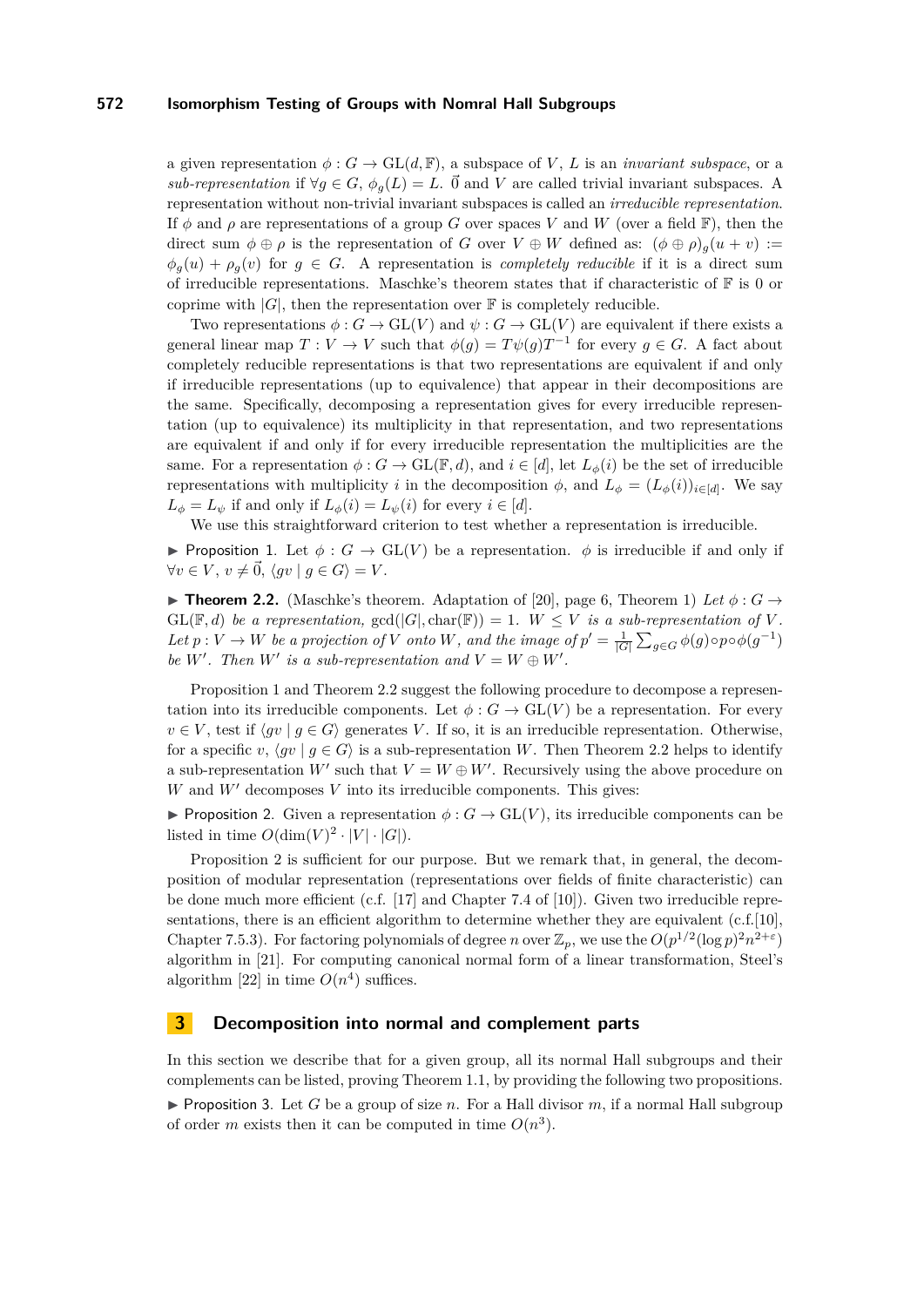<span id="page-6-3"></span> $\triangleright$  Proposition 4. Let *G* be a group of order *n*, and *N* a normal Hall subgroup of order *m*. Then a complement of *N* can be found in time  $O(n^4)$ .

The two propositions give a natural way of listing the normal Hall subgroups and their complements: for a given Hall divisor *m* of the group size *n*, compute the normal Hall subgroup of size *m* by Proposition [3](#page-5-4) if it exists. Then compute its complement by Proposition [4.](#page-6-3) Going over all Hall divisors lists all normal Hall subgroups and their complements.

Proposition [3](#page-5-4) follows from that for a specific Hall divisor *m*, if the normal Hall subgroup of *m* exists then it is generated by  $\langle g^{n/m} | g \in G \rangle$ . Proof of Proposition [4](#page-6-3) follows from the constructive proof of Schur-Zassenhaus theorem [\[18\]](#page-11-18), which can be rephrased as a recursive algorithm. The base case of the algorithm is abelian groups, for which a complement can be found starting with an arbitrary set of representatives. When the input is not abelian, the algorithm branches into two cases depending on whether the normal subgroup is minimal. The case using the Hall condition is when the normal subgroup is minimal, and we use the Frattini argument and second isomorphism theorem to reduce to an instance of smaller size.

### <span id="page-6-2"></span>**4 Condition for isomorphism testing**

The next theorem shows how isomorphism of big groups reduces to that of components for groups with normal Hall subgroups. This has been discovered by Taunt [\[23\]](#page-11-15) in the context of construction of finite groups, though he did not apply it to normal Hall subgroups explicitly.

<span id="page-6-0"></span>▶ **Theorem 4.1.** *(Theorem 3.3, [\[23\]](#page-11-15)) Given*  $G_1 = N_1 \rtimes_{\tau} H_1$ ,  $G_2 = N_2 \rtimes_{\gamma} H_2$ , with  $|N_1|$  =  $|N_2|$ ,  $|H_1| = |H_2|$ *.*  $N_1$  *and*  $N_2$  *are normal Hall. Then*  $G_1 ≅ G_2$  *if and only if there exist an isomorphism*  $\psi : N_1 \to N_2$ *, and an isomorphism*  $\phi : H_1 \to H_2$ *, such that,*  $\forall h \in H_1$ *,* 

<span id="page-6-4"></span>
$$
\tau(h) = \psi^{-1} \circ \gamma(\phi(h)) \circ \psi. \tag{1}
$$

#### **4.1 Proof of Theorem [1.2](#page-3-0)**

Theorem [1.2](#page-3-0) states that isomorphism of  $\mathcal{H}(\mathcal{E}, \mathcal{K})$  is equivalent to AUTOINDUCEDREPEQUIV. In this section we show the two reductions here.

*Isomorphism of groups in*  $\mathcal{H}(\mathcal{E}, \mathcal{K})$  *to* AUTOINDUCEDREPEQUIV: By listing all normal Hall subgroups and their complements we can find two normal Hall subgroups of the same size from two groups. Then to test isomorphism of the original group, we first use known isomorphism procedure for normal and complement parts. Given the isomorphisms of the normal and complement parts, the only task left is to test Equation [1,](#page-6-4) which, by composing the isomorphisms of the normal and complement parts, becomes AUTOINDUCEDREPEQUIV naturally.

AUTOINDUCEDREPEQUIV *to isomorphism of groups in*  $\mathcal{H}(\mathcal{E}, \mathcal{K})$ : In Section [2](#page-4-0) we described the standard construction that, given groups *N*, *H* and  $\tau$  :  $H \rightarrow Aut(N)$ , defines a group  $G = N \rtimes_{\tau} H$ . Thus, given two representations  $\tau$  and  $\gamma$  of H over  $\mathbb{Z}_{p}^{k}$ , we can construct  $G_1 = \mathbb{Z}_p^k \rtimes_{\tau} H$  and  $G_2 = \mathbb{Z}_p^k \rtimes_{\gamma} H$ , and then call the oracle to test if  $G_1$  and  $G_2$  are isomorphic. By Theorem [4.1,](#page-6-0) the two representations are equivalent up to automorphism action if and only if  $G_1$  and  $G_2$  are isomorphic. This gives the reduction.

### <span id="page-6-1"></span>**4.2** A framework for testing isomorphism of groups from  $\mathcal{H}(\mathcal{K},\mathcal{K})$

Suppose we want to test isomorphism of two groups  $G_1$  and  $G_2$  from  $\mathcal{H}(\mathcal{K}, \mathcal{K})$ . Given Theorem [1.1,](#page-2-0) for any group all its normal Hall subgroups can be listed efficiently, so we can first compare the orders of the normal Hall subgroups of *G*<sup>1</sup> and *G*2, and output "not isomorphic"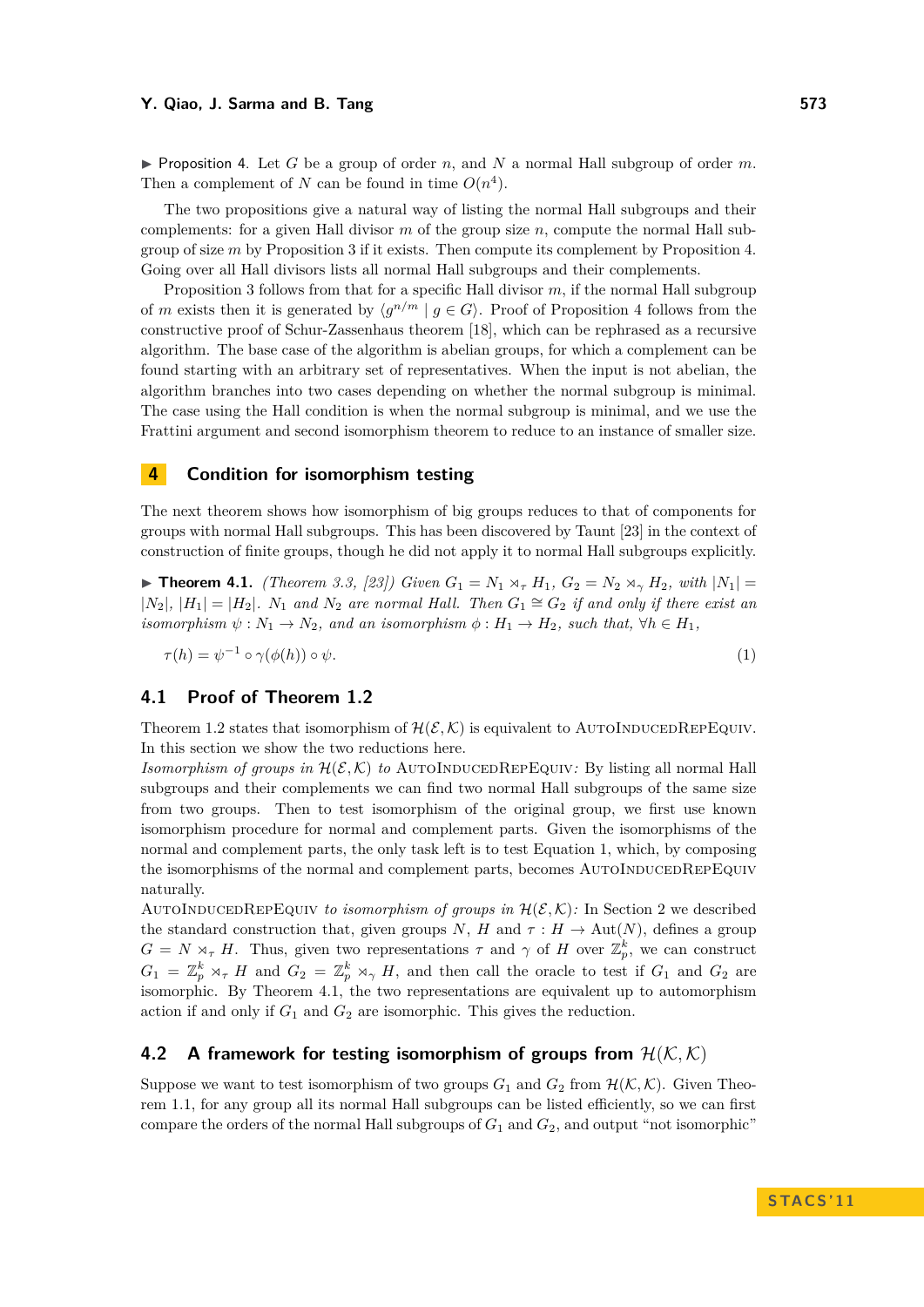if there are no normal Hall subgroups of the same size. For normal Hall subgroups with the same order, compute their complements using Proposition [4.](#page-6-3) Suppose we decompose  $G_1 = N_1 \rtimes H_1$  and  $G_2 = N_2 \rtimes H_2$ , with  $|N_1| = |N_2|$ . As the normal and complement parts are from groups with known isomorphism computing procedure, run the isomorphism tests between  $N_1$ ,  $N_2$  and  $H_1$ ,  $H_2$ . If they are not isomorphic output "not isomorphic". Now the only task left is to test Equation [1.](#page-6-4) Recall that  $\prod \mathcal{E}$  denotes the class of direct products of elementary abelian groups. The cases  $\mathcal{H}(\mathcal{E}, \mathcal{B})$  and  $\mathcal{H}(\prod \mathcal{E}, \mathcal{B})$  are immediate: for  $\mathcal{H}(\mathcal{E}, \mathcal{B})$ , the automorphisms of complements can be enumerated. For a given automorphism of the complement, the problem is to test if two representations are equivalent. It can be solved by decomposing the representations, and then noticing that equivalence of irreducible representations can be determined efficiently. For  $\mathcal{H}(\prod \mathcal{E}, \mathcal{B})$ , like in  $\mathcal{H}(\mathcal{E}, \mathcal{B})$ , as the automorphisms of the complement can be enumerated, for a given automorphism, the problem is to test if the representations over the direct factors of the normal subgroup are equivalent. These instances can be solved separately.

We remark that when the complement is in  $\mathcal{B}$ , to find the complement it is easy to come up with an efficient enumeration procedure (without using algorithmic Schur-Zassenhaus). It is also noted that when the normal subgroup is  $\prod \mathcal{E}$ , the idea of treating the representations over the factors separately does not work in general unless an automorphism of the complements is fixed as a priori. From the above discussion, the difficult case is when the complement has no generating set of size *O*(1).

### **4.3** From  $\mathcal{H}(\prod \mathcal{E}, \mathcal{K})$  to  $\mathcal{H}(\mathcal{A}, \mathcal{K})$ : Le Gall's technique

In [\[9\]](#page-11-0), Le Gall presented a technique that reduces testing conjugation of automorphisms of an abelian group to that of linear mappings, when the orders of the automorphisms are coprime with that of the abelian group. We refer it as *Le Gall's technique* in this paper.

<span id="page-7-1"></span>I **Lemma 4.2.** (Le Gall's technique) *For a given abelian p-group A, and a generating set*  $S \subseteq A$ , let  $\phi_1$  and  $\phi_2$  be two automorphisms of A, given by listing the images of the generating *set. If*  $p \nmid |\phi_1| = |\phi_2|$ *, there exists an efficiently-computable map*  $\Lambda_p : \text{Aut}(A) \to \text{GL}(\mathbb{Z}_p, |S|)$ *, such that*  $\phi_1$  *and*  $\phi_2$  *are conjugate if and only if*  $\Lambda_p(\phi_1)$  *and*  $\Lambda_p(\phi_2)$  *are conjugate.* 

We show that Le Gall's technique allows us to reduce testing isomorphism of  $\mathcal{H}(\mathcal{A},\mathcal{K})$ to that of  $\mathcal{H}(\Pi \mathcal{E}, \mathcal{K})$ . For convenience we first explain how Le Gall's technique allows us to reduce isomorphism of  $\mathcal{H}(\mathcal{A}_p, \mathcal{K})$  to  $\mathcal{H}(\mathcal{E}, \mathcal{K})$ . Let  $G_1$  and  $G_2$  be decomposed as  $N_1 \rtimes_{\tau} H_1$ and  $N_2 \rtimes_{\gamma} H_2$ , where  $N_1$  and  $N_2$  are abelian *p*-groups. Then decompose  $N_1$  and  $N_2$  into the canonical form, and identify  $H_1$  and  $H_2$  as isomorphic. Now by Theorem [4.1,](#page-6-0) we need to test if there exist  $\psi \in \text{Aut}(N_1)$ , and  $\phi \in \text{Aut}(H)$ , such that  $\tau(h)$  and  $\gamma(\phi(h))$  are conjugate by  $\psi$ , for every  $h \in H$ . Noting that  $p \nmid |H|$ , Lemma [4.2](#page-7-1) tells that this happens if and only if  $\Lambda_p(\tau(h))$  and  $\Lambda_p(\gamma(\phi(h)))$  are conjugate. Thus composing  $\Lambda_p$  with  $\tau$  and  $\gamma$ , noting that  $\Lambda_p \circ \tau$  and  $\Lambda_p \circ \gamma$  send *H* to  $\mathrm{GL}(\mathbb{Z}_p, k)$ , we reduce the case of  $\mathcal{H}(\mathcal{A}_p, \mathcal{K})$  to  $\mathcal{H}(\mathbb{Z}_p^k, \mathcal{K})$ . To go from  $\mathcal{H}(\mathcal{A},\mathcal{K})$  to  $\mathcal{H}(\Pi \mathcal{E},\mathcal{K})$  we just need to consider the factors of  $\Pi \mathcal{E}$  separately and apply the appropriate  $\Lambda_p$ .

### <span id="page-7-0"></span>**5 Isomorphism of**  $\mathcal{H}(\mathcal{A}, \mathcal{E})$

The main result of this section is a reduction of the isomorphism testing problem for groups in  $\mathcal{H}(\mathcal{A}, \mathcal{E})$  to the problem of generalized code isomorphism problem. We first introduce this problem. For  $\mathbb{F}^n$ , a linear code of dimension *d* is a subspace of dimension *d*. A generating matrix of a code *C* of dimension *d* is a *d* by *n* matrix with row vectors being a basis of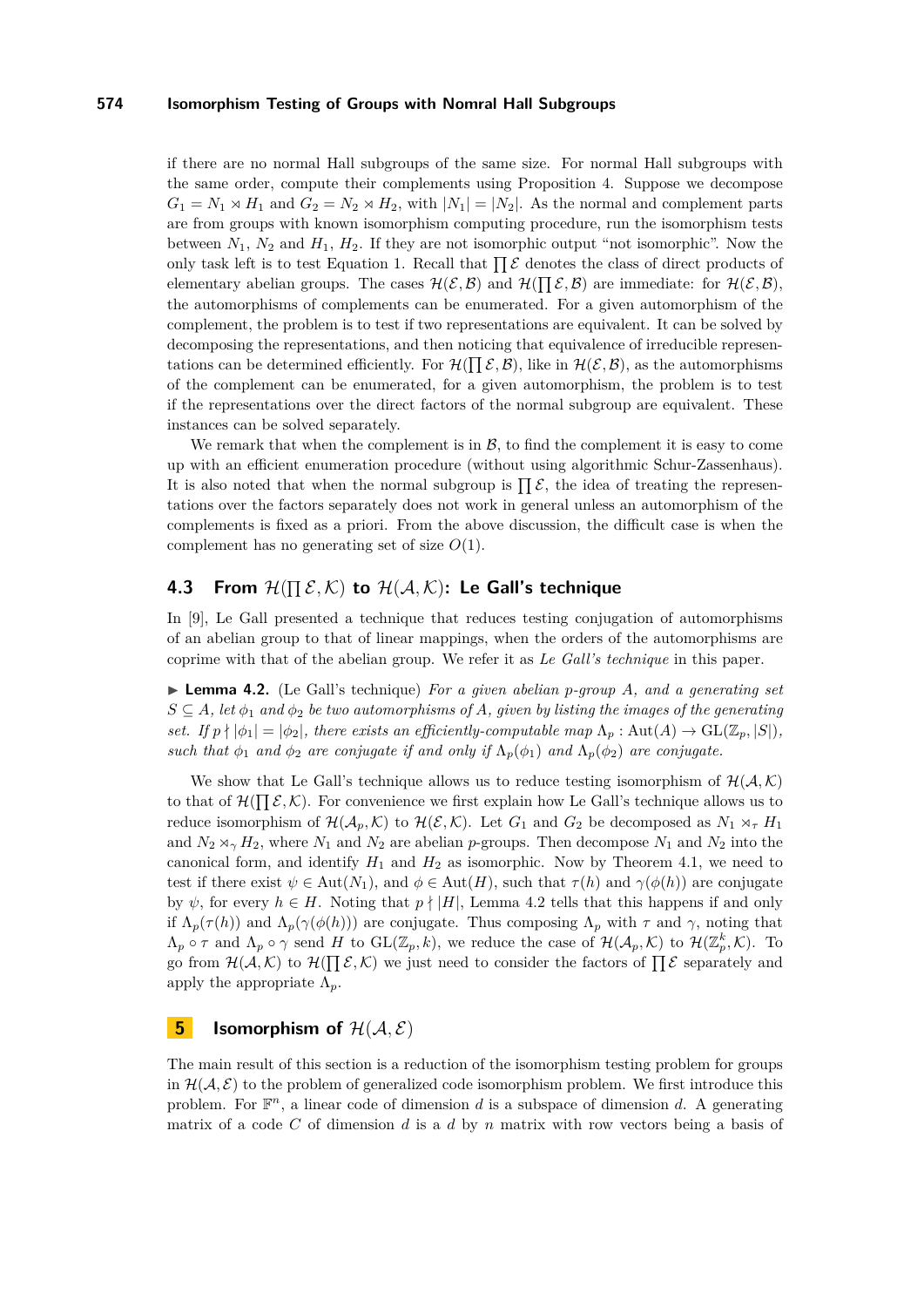#### **Y. Qiao, J. Sarma and B. Tang 575**

*C*. With abuse of notation we will also use *C* to denote the generating matrix of the code *C*. Two codes *C* and *D* of dimension *d* over F are isomorphic if they are equivalent up to permutation of coordinates. Formally, if there exists a *d* by *d* non-singular matrix *G* and an *n* by *n* permutation matrix *P* such that  $GCP = D$ .

<span id="page-8-0"></span> $\triangleright$  **Theorem 5.1.** *([\[3\]](#page-10-0)*) For *C* and *D* be two linear codes given as generating matrices, their *isomorphism can be tested, and the coset of isomorphism be computed, in time*  $(2 + o(1))^n$ .

We generalizes code isomorphism problem slightly to get:

 $\blacktriangleright$  Problem 2. *(Generalized code isomorphism problem)* Given two matrices  $d' \times n$  matrices *C*<sup>
<sup>*C*</sup> and *D*<sup></sup> over the field  $\mathbb{F}$ , and a permutation group  $S \leq S_n$ , if there exists  $G \in GL(\mathbb{F}, d')$ </sup> and a permutation matrix  $P \in S$ , such that  $GC'P = D'$ .

The generalized code isomorphism problem generalizes code isomorphism problem in two ways: first we do not require row vectors of  $C'$  and  $D'$  to be linearly independent. Secondly the permutation matrix *P* must come from a certain permutation group *S*. Its solution in singly exponential time can be viewed as a corollary to Theorem [5.1,](#page-8-0) by applying a coset intersection running in singly exponential time[\[2\]](#page-10-3).

 $\blacktriangleright$  **Corollary 5.2.** *Given two*  $d' \times n$  *matrices*  $C'$  *and*  $D'$ *, and a permutation group*  $S$ *, whether C* <sup>0</sup> *and D*<sup>0</sup> *are isomorphic can be tested, the coset of permutation matrices be computed, in time*  $(2 + o(1))^n$ .

## $\mathbf{5.1}$  Representation of  $\mathbb{Z}_q^\ell$  over  $\mathbb{Z}_p$

In this section, we recall basic facts concerning representations of  $\mathbb{Z}_q^{\ell}$  over  $\mathbb{Z}_p$ , *p*, *q* two different primes, and we refer the reader to standard textbooks for more details. First suppose the cyclotomic polynomial  $\Phi_q(x)$  factors as  $g_1 \cdot g_2 \cdot \ldots \cdot g_r$  over  $\mathbb{Z}_p$ , in which  $g_i$ 's are monic polynomials with the same degree  $d = (q - 1)/r$ . It is noted that *d* is the order of *p* in the multiplicative group  $(\mathbb{Z}/q\mathbb{Z})^{\times}$ . Let  $M \in GL(\mathbb{Z}_p, d)$  be the companion matrix of  $g_1$ .<sup>4</sup> For  $v \in \mathbb{Z}_q^{\ell}$ ,  $v \neq \vec{0}$ , we define  $v^* : \mathbb{Z}_q^{\ell} \to \mathbb{Z}_q$  by mapping  $v^*(u) = (v, u)$  (the inner product of *v* and *u*). Now define  $f_v : \mathbb{Z}_q^{\ell} \to \text{GL}(\mathbb{Z}_p, d)$  by sending  $u \to M^{v^*(u)}$ . To unify notation let  $f_{\vec{0}}: \mathbb{Z}_q^{\ell} \to \mathbb{Z}_p$  be the trivial representation. Then  $f_v$  gives an irreducible representation of  $\mathbb{Z}_q^{\ell}$  over  $\mathbb{Z}_p$ , and  $\{f_v \mid v \in V\}$  is the set of all irreducible representations. However,  $f_v$  and  $f_u$  may be equivalent, for  $u, v \in V$ , as described in the following claim.

<span id="page-8-1"></span>► Claim 1. Let  $f_v$  and  $f_u$  be two irreducible representations of  $\mathbb{Z}_q^{\ell}$  over  $\mathbb{Z}_p$  induced from  $v, u \in \mathbb{Z}_q^{\ell}, v, u \neq \vec{0}$  as above.  $f_v$  and  $f_u$  are equivalent if and only if  $u = sv$  for  $s \in \mathbb{Z}_q$ , and  $M^s$  and M are conjugate.

<span id="page-8-2"></span> $\triangleright$  **Corollary 5.3.** Let  $S_{p,q}$  be the set of *s* satisfying the condition in Claim [1,](#page-8-1) and d be the *order of p in the multiplicative group*  $(\mathbb{Z}/q\mathbb{Z})^{\times}$ *. Then*  $|S_{p,q}| = d$ *.* 

Let  $\tau: \mathbb{Z}_q^{\ell} \to \text{GL}(\mathbb{Z}_p, k)$  be a representation. Due to Maschke's theorem, representations of  $\mathbb{Z}_q^{\ell}$  over  $\mathbb{Z}_p$  are completely reducible. Suppose  $\tau = f_{v_1}^{k_1} \oplus \cdots \oplus f_{v_t}^{k_t}$ , for  $v_i \in V$ ,  $i \in [t]$ , *k*<sub>1</sub> ≥ · · · ≥ *k*<sub>t</sub> ≥ 1. Note that *t* is bounded by  $1 + \lfloor (k-1)/d \rfloor$  or *k/d*, depending on whether the trivial representation exists or not. We will assume when a representation is decomposed as such, the multiplicities of irreducible components are arranged to be non-increasing. For

<sup>4</sup> In fact, any *d* by *d* matrix with characteristic polynomial as *g*<sup>1</sup> would suffice, and it does not matter if we choose, say companion matrix of  $g_i$ , for any  $i \in [r]$ .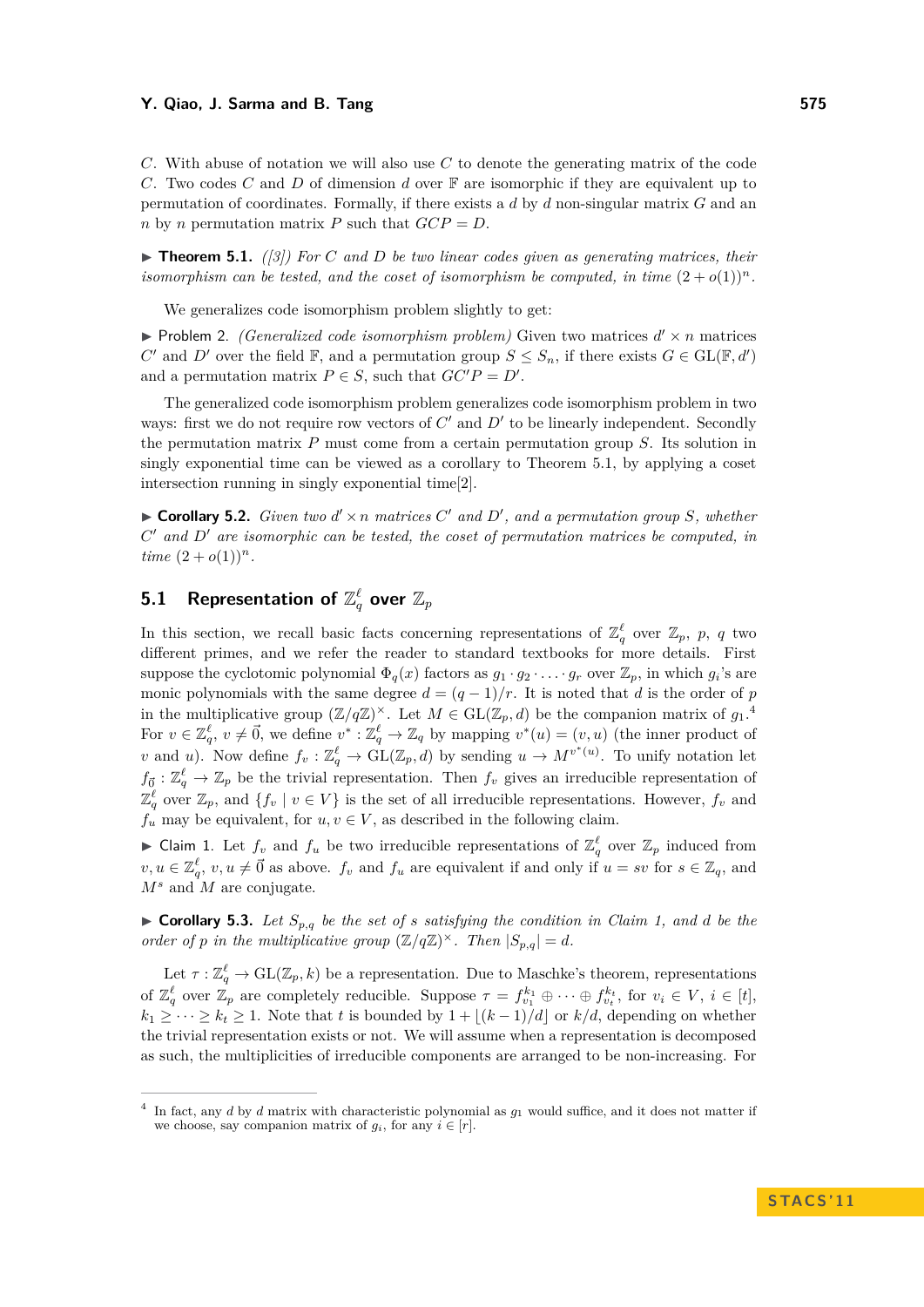a given multiplicity  $w \in [k]$ , recall that  $L_{\tau}(w)$  is the set of irreducible representations with multiplicity *w* appearing in  $\tau$ , and  $L_{\tau} = (L_{\tau}(w))_{w \in [k]}$  determines a representation up to equivalence. The problem of working with  $L<sub>\tau</sub>$  is that the irreducible representations are "abstract", while we need to actually know the form of the irreducible representations. The idea is to use vectors to index irreducible representations, at the cost of losing uniqueness.

<span id="page-9-0"></span>**Definition 5.4.** Given a representation  $\tau : \mathbb{Z}_q^{\ell} \to \text{GL}(\mathbb{Z}_p, k)$ , and  $w \in [k]$ ,  $\mathcal{L}_{\tau}(w)$  is a set of vectors such that for every irreducible representation  $f \in L_{\tau}(w)$ , there is a unique vector  $v \in \mathcal{L}_{\tau}(w)$  such that  $f_v$  and  $f$  are equivalent.  $\mathcal{L}_{\tau} = (\mathcal{L}_{\tau}(w))_{w \in [k]}$ . Such a tuple of sets of vectors is called an *indexing tuple* of  $L_{\tau}$ .

**I** Remark. By Corollary [5.3,](#page-8-2) the number of different indexing tuples of  $L<sub>\tau</sub>$  is bounded by  $d^{k/d} \leq (e^{1/e})^k < 2^k$ . (Note that we do not need to consider  $f_{\vec{0}}$ .)

For two representations  $\tau : \mathbb{Z}_q^{\ell} \to \text{GL}(\mathbb{Z}_p, k)$  and  $\gamma : \mathbb{Z}_q^{\ell} \to \text{GL}(\mathbb{Z}_p, k)$ ,  $\tau$  and  $\gamma$  are equivalent if and only if  $L_{\tau} = L_{\gamma}$ . For two indexing tuples  $\mathcal{L}_{\tau}$  and  $\mathcal{L}_{\gamma}$  of  $\tau$  and  $\gamma$ , we also use  $\mathcal{L}_{\tau} = \mathcal{L}_{\gamma}$  to denote for every  $w \in [k], \mathcal{L}_{\tau}(w) = \mathcal{L}_{\gamma}(w)$ . An immediate consequence is the following claim.

<span id="page-9-1"></span>► Claim 2. Let  $\tau : \mathbb{Z}_q^{\ell} \to \mathrm{GL}(\mathbb{Z}_p, k)$  and  $\gamma : \mathbb{Z}_q^{\ell} \to \mathrm{GL}(\mathbb{Z}_p, k)$  be two representations.  $\tau$  and *γ* are equivalent if and only if there exist indexing tuples of  $\tau$  and  $\gamma$ ,  $\mathcal{L}_{\tau}$  and  $\mathcal{L}_{\gamma}$ , such that  $\mathcal{L}_{\tau} = \mathcal{L}_{\gamma}$ .

The induced representation of  $f_v$  by  $\phi \in GL(\mathbb{Z}_q, l)$  has a nice form:  $(f_v \circ \phi)(u) =$  $f_v(\phi(u)) = M^{v^*(\phi(u))} = M^{(\phi^T(v))^*(u)} = f_{\phi^T(v)}(u)$ . That is  $f_v \circ \phi = f_{\phi^T(v)}$ . Note that for any two representations *g* and *h* of an arbitrary group *G* and  $\phi' \in Aut(G)$ ,  $(g \oplus h) \circ \phi' = (g \circ \phi') \oplus$  $(h \circ \phi')$ . If follows that  $\tau \circ \phi = f_{\phi^T(v_1)}^{k_1} \oplus \cdots \oplus f_{\phi^T(v_t)}^{k_t}$ . For  $\phi \in GL(\mathbb{Z}_q, l)$ , and  $S \subseteq \mathbb{Z}_q^{\ell}$ ,  $S^{\phi}$  is the set obtained by applying  $\phi^T$  to every vector in *S*. Thus  $\mathcal{L}_{\tau \circ \phi} = \mathcal{L}_{\tau}^{\phi} = (\mathcal{L}_{\tau}(w)^{\phi} \mid w \in [k])$ .

### **5.2** Isomorphism of  $\mathcal{H}(\mathcal{E}, \mathcal{E})$ : proof of Theorem [1.3](#page-3-1)

To test isomorphism of two groups  $G_1$  and  $G_2$  identified as  $\mathbb{Z}_p^k \rtimes_{\tau} \mathbb{Z}_q^{\ell}$  and  $\mathbb{Z}_p^k \rtimes_{\gamma} \mathbb{Z}_q^{\ell}$ , by Theorem [1.2](#page-3-0) we can view  $\tau$  and  $\gamma$  as two representations of  $\mathbb{Z}_q^{\ell}$  over  $\mathbb{Z}_p$  of dimension *k*. Then we need to solve AUTOINDUCEDREPEQUIV problem for  $\tau$  and  $\gamma$ . This is done, as shown in Theorem [1.3,](#page-3-1) by reducing to generalized code isomorphism problem.

Since  $\tau$  and  $\gamma$  are equivalent if and only if  $L_{\tau} = L_{\gamma}$ , using Proposition [2](#page-5-3) we decompose  $\tau$  and  $\gamma$  as  $\tau = f_{v_1}^{k_1} \oplus \cdots \oplus f_{v_t}^{k_t}$  and  $\gamma = f_{u_1}^{\ell_1} \oplus \cdots \oplus f_{u_{t'}}^{\ell_{t'}}$  to get two specific indexing sets  $\mathcal{L}_{\tau}$ and  $\mathcal{L}_{\gamma}$ . Along with the decomposition, we can calculate the change of basis matrices *S* and *T*, such that, the images of  $S(\tau \circ \phi)S^{-1}$  and  $T\gamma T^{-1}$  are sets of block diagonal matrices with blocks representing the irreducible representations. Also note that for a specific irreducible representation, it is easy to identify an indexing vector of it, by examining which vector maps to *M*, the companion matrix of some pre-determined factor of  $\Phi_q(x)$  over  $\mathbb{Z}_p$ .

Given the decomposition, we first need to test if  $t = t'$ , and  $|\mathcal{L}_{\tau}(w)| = |\mathcal{L}_{\gamma}(w)|$ ,  $\forall w \in [k]$ . If the conditions are not satisfied  $\tau$  and  $\gamma$  can not be equivalent under automorphism. For now assume that the conditions are satisfied. By  $\mathcal{L}_{\tau \circ \phi} = \mathcal{L}_{\tau}^{\phi}$ , we know the indexing tuple of  $\mathcal{L}_{\tau \circ \phi}$  is to apply  $\phi^T$  to the vectors in  $\mathcal{L}_{\tau}$ . From a specific indexing tuple  $\mathcal{L}_{\tau}$ , all indexing tuples of  $L<sub>\tau</sub>$  can be enumerated based on Claim [1.](#page-8-1) From Remark [5.1,](#page-9-0) we can afford the enumeration of all indexing tuples. Finally, by Claim [2,](#page-9-1) the only task left is to determine whether there exists  $\phi \in GL(\mathbb{Z}_p, \ell)$ , such that  $\mathcal{L}^{\phi}_{\tau}$  is a specific indexing tuple of  $L_{\gamma}$ , in time poly $(p^k, q^{\ell})$ , where  $p^k \cdot q^{\ell}$  is the size of the original group.

► Proposition 5. Testing the existence of  $\phi$  so that of  $\mathcal{L}^{\phi^T}_{\tau} = \mathcal{L}_{\gamma}$  in time  $poly(p^k, q^{\ell})$  reduces to generalized code isomorphism problem in singly exponential time.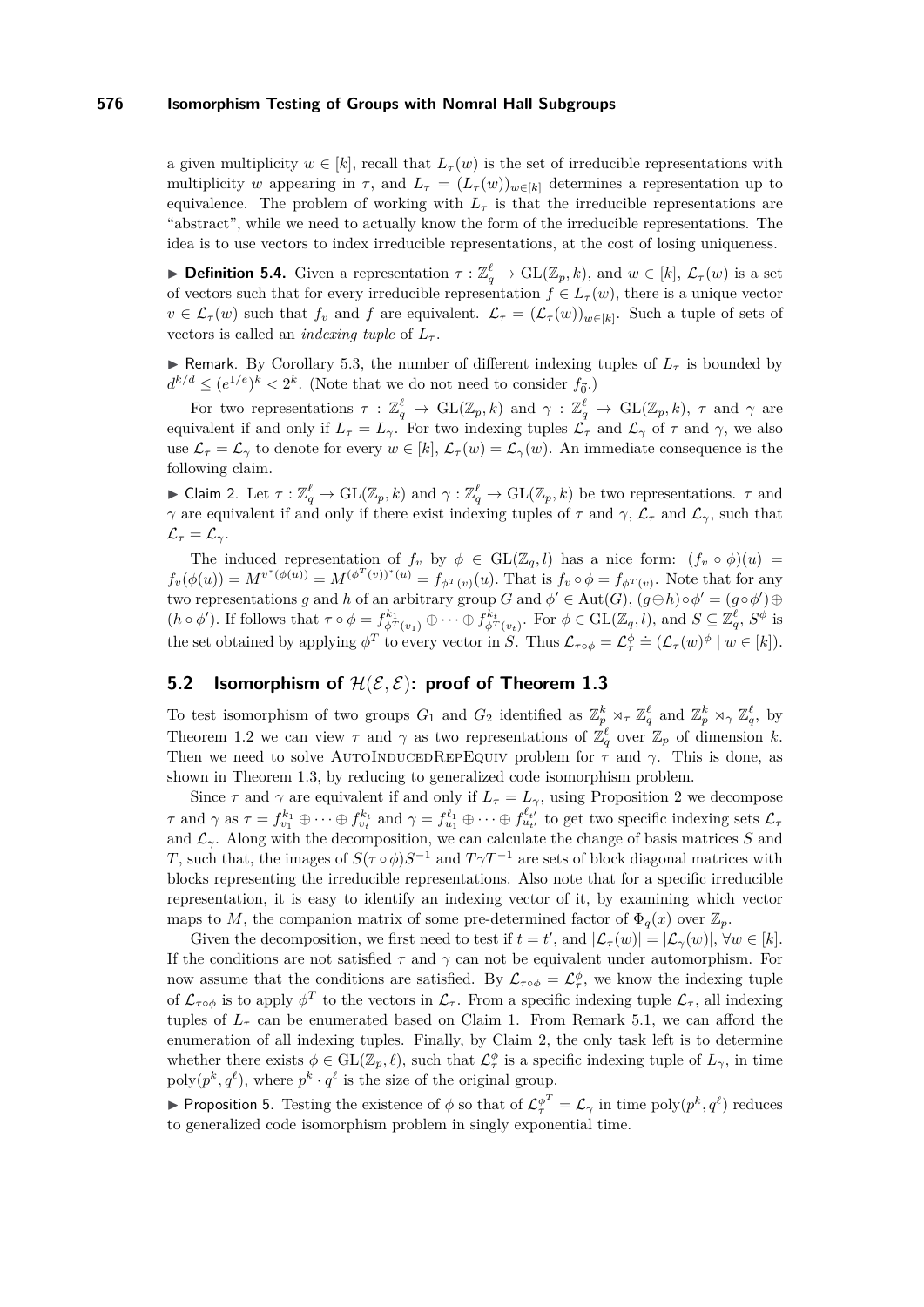**Proof.** Expand  $\mathcal{L}_{\tau} = (\mathcal{L}_{\tau}(1), \ldots, \mathcal{L}_{\tau}(k))$  as

$$
(\{v_1,\ldots,v_{s_1}\},\{v_{s_1+1},\ldots,v_{s_2}\},\ldots,\{v_{s_{k-1}+1},\ldots,v_{s_k}\}),
$$

in which  $s_1 \leq s_2 \leq \cdots \leq s_k = t$ . Similarly expand  $\mathcal{L}_{\gamma}$  as

 $({u_1, \ldots, u_{s_1}}, {u_{s_1+1}, \ldots, u_{s_2}}, \ldots, {u_{s_{k-1}+1}, \ldots, u_{s_k}}).$ 

 $\mathcal{L}_{\tau}^{\phi^T}$  is just  $(\{\phi(v_1), \ldots, \phi(v_{s_1})\}, \{\phi(v_{s_1+1}), \ldots, \phi(v_{s_2})\}, \ldots, \{\phi(v_{s_{k-1}+1}), \ldots, \phi(v_{s_k})\}), \mathcal{L}_{\tau}^{\phi^T} =$  $\mathcal{L}_{\gamma}$  can be formulated as finding  $\phi \in GL(\mathbb{Z}_q, \ell)$  and  $\sigma \in S_{s_1} \times S_{s_2-s_1} \times \cdots \times S_{s_k-s_{k-1}}$  such that  $\phi(v_1, \ldots, v_t)\sigma = (u_1, \ldots, u_t)$ . This is just generalized code isomorphism problem with the permutation group  $S_{s_1} \times S_{s_2-s_1} \times \cdots \times S_{s_k-s_{k-1}}$ , whose the generators can be computed as symmetric groups can be generated by two elements. The reduction takes time  $\text{poly}(k, \ell).$ 

Thus the solution for generalized code isomorphism in singly exponential time gives the algorithm for AUTOINDUCEDREPEQUIV for elementary abelian groups, finishing the proof of Theorem [1.3.](#page-3-1)

### **5.3 Isomorphism of**  $\mathcal{H}(\mathcal{A}, \mathcal{E})$

The idea for  $\mathcal{H}(\mathcal{E}, \mathcal{E})$  can be extended to  $\mathcal{H}(\prod \mathcal{E}, \mathcal{E})$ , as follows. Suppose we have  $G_1$  and  $G_2$  identified as  $(\prod_{i\in[s]}\mathbb{Z}_{p_i}^{k_i})\rtimes\mathbb{Z}_q^{\ell}$ , with the associated actions as  $\tau$  and  $\gamma$ , respectively. Now we need to test if there exist  $\psi \in \prod_{i\in [s]} GL(\mathbb{Z}_{p_i}, k_i)$  and  $\phi \in GL(\mathbb{Z}_q, l)$  such that  $\tau(h) = \psi^{-1} \circ \gamma(\phi(h)) \circ \psi$ , for every  $h \in \mathbb{Z}_q^{\ell}$ . Let  $\tau_i : H_1 \to \text{GL}(\mathbb{Z}_{p_i}, k_i)$  be the projection of  $\tau$  into the *i*th component, and similarly we have  $\gamma_i: H_2 \to \text{GL}(\mathbb{Z}_{p_i}, k_i)$ . This reduces to testing for every  $i \in [s]$ , if  $\tau_i(h)$  and  $\gamma_i(\phi(h))$  are conjugate by  $\psi_i \in GL(\mathbb{Z}_{p_i}, k_i)$ , for every  $h \in \mathbb{Z}_q^{\ell}$ . Viewing  $\tau_i$ 's and  $\gamma_i$ 's as representations and going through the decomposition into irreducibles, we get  $\mathcal{L}_{\tau_i}$ 's and  $\mathcal{L}_{\gamma_j}$ 's and similarly we need to determine if there exists  $\phi \in GL(\mathbb{Z}_q, l)$  such that  $\mathcal{L}^{\phi^T}_{\tau_i} = \mathcal{L}_{\gamma_i}$ , for every  $i \in [s]$ . Now it is enough to group  $\mathcal{L}_{\tau_i}$ 's and  $\mathcal{L}_{\gamma_j}$ 's respectively, and view them as a single generalized code isomorphism instance. Finally, Le Gall's technique gives an efficient algorithm for groups from  $\mathcal{H}(\mathcal{A}, \mathcal{E})$ .

#### **Acknowledgement**

Part of the work was done while Youming Qiao was visiting the University of Chicago, and he would like to thank Laci Babai and Sasha Razborov for hosting him. Youming would also like to thank J.L. Alperin and James B. Wilson for several useful discussions. The authors are also grateful to Laci Babai for sharing the results in [\[3\]](#page-10-0).

#### **References**

- <span id="page-10-1"></span>**1** S.I. Adian. The unsolvability of certain algorithmic problems in the theory of groups. *Trudy Moskov. Math. Obshch*, 6:231–298, 1957.
- <span id="page-10-3"></span>**2** László Babai. Coset intersection in moderately exponential time. *Chicago J. Theoret. Comp. Sci.*, 2010.
- <span id="page-10-0"></span>**3** Lászlo Babai. Equivalence of linear codes. Manuscript, 2010. See [\[4\]](#page-10-4).
- <span id="page-10-4"></span>**4** László Babai, Paolo Codenotti, Joshua Grochow, and Youming Qiao. Towards efficient algorithm for semisimple group isomorphism. Manuscript, 2010. To appear at SODA 11.
- <span id="page-10-2"></span>**5** László Babai and Eugene M. Luks. Canonical labeling of graphs. In *STOC '83: Proceedings of the 15th Annual ACM Symposium on Theory of Computing*, pages 171–183, New York, NY, USA, 1983. ACM.